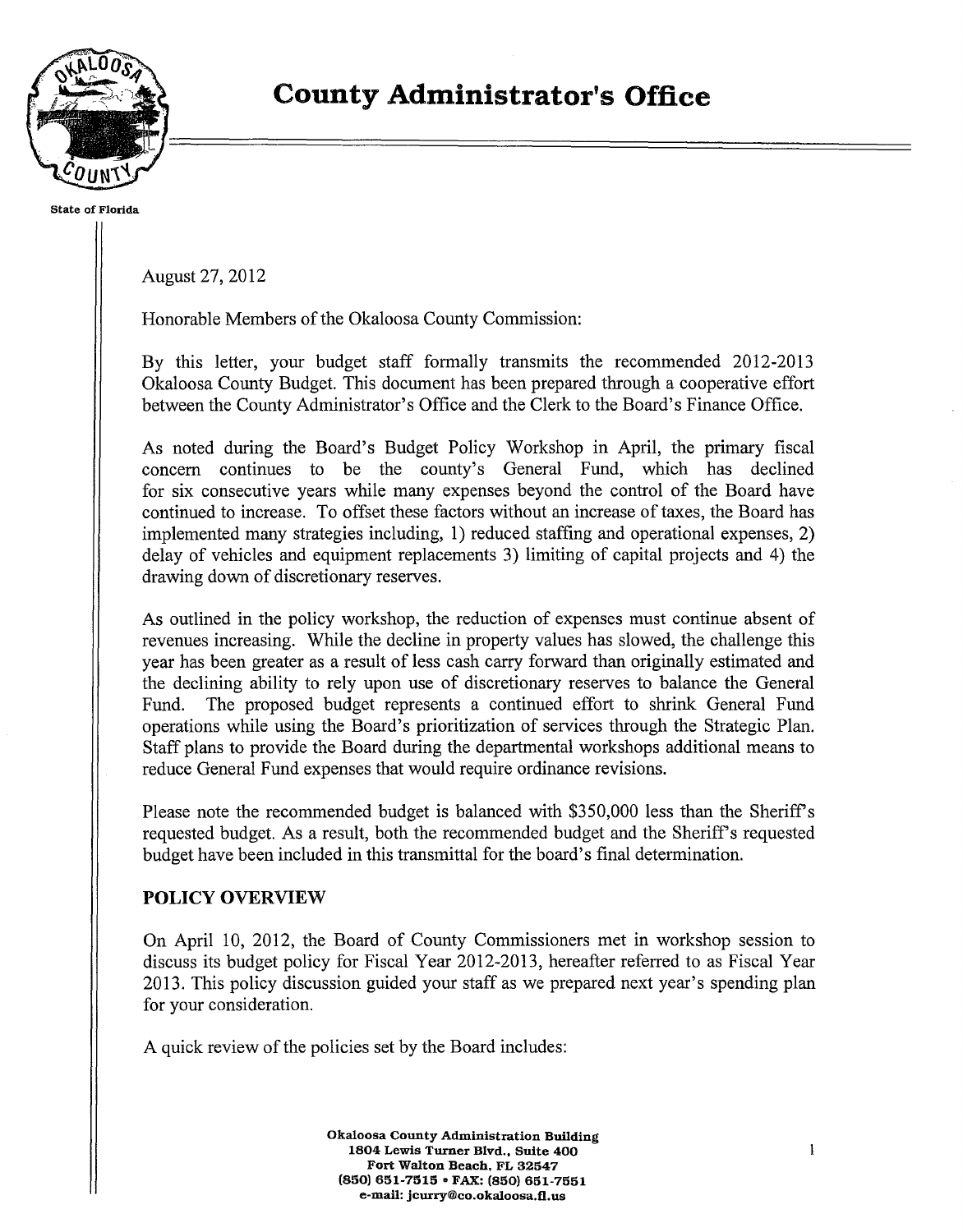1. Continuing decline in property valuations and other reduced revenue projections will require further reductions in services, operational costs and capital projects.

2. The Board of County Commissioners would like to hold the millage rate at no higher than the present 3.2899 mills.

3. Salary adjustments for employees would likely include no market adjustments or merit (performance) increases for Fiscal Year 2013.

4. Downsizing of government operations will likely require further downsizing of staff except as identified for certain enterprise/proprietary operations.

5. If possible, the Board should target a General Fund Reserve of 8.00% or approximately 30 days of operating cash.

6. Minimal replacement vehicles will be considered this year and staff will continue to work on reducing the overall number of vehicles.

7. Funding losses may require reductions and/or elimination of funds for existing civic and social programs.

8. Staff will utilize the Board's adopted Strategic Plan for prioritization of funding where possible.

9. The Board will continue utilization of Performance-Based Budgeting for county departments and requested Constitutional Offices continue to provide detailed budget data for public examination.

## **BUDGET HIGHLIGHTS**

**Millage Rate:** The millage rate as presented is 3 .2899 mills, which is below the currently calculated State mandated capped tax rate. Due to declining property values, this rate provides \$708,695 less than last year in county-wide taxes. The total of ad valorem tax revenues included in the tentative Fiscal Year 2013 budget is \$42,363,259. Of that total, \$471,878 is generated from new construction being placed on the tax rolls. The total proposed budget for Fiscal Year 2013 is \$257,059,862, which is a decrease of \$4,565,069 from the current year original budget. This 1.70% decrease is mainly due to reduction in built up unused Capital Outlay reserve amounts transferred out in Fiscal Year 2012 that were necessary to fund General Fund operations in Fiscal Year 2012.

**Salary Adjustments:** In 2005, the Board approved a new Pay and Classification Plan that included a merit compensation of 1.00 to 3.00%. The Board voted to discontinue merit increases beginning Fiscal Year 2009 through the present. The last market adjustment was awarded in Fiscal Year 2009 in the amount of a 2.00% increase. For discussion purposes, \$623,167 (\$205,174 - General Fund, \$133,091 - Enterprise Fund and \$284,902 - Constitutional Officers) is required for each additional 1.00% increase for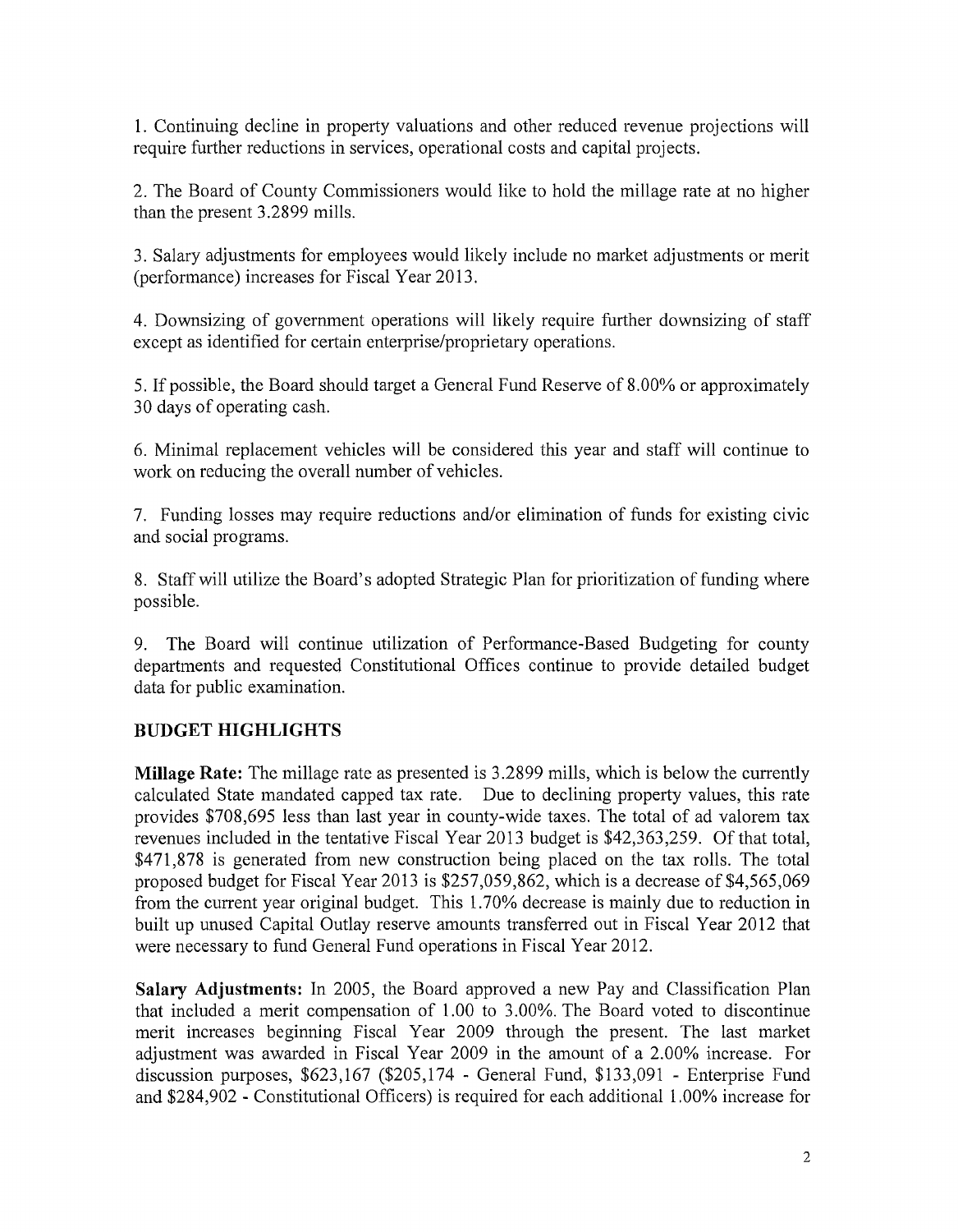either a merit or market adjustment for employees of the Board and Constitutional Officers.

Beginning on July 1, 2011, the Florida Retirement System (FRS) became contributory. All employees, excluding DROP participants and rehired retirees ineligible for reenrollment in the FRS, were required to contribute 3.00% of their earnings pre-tax toward their retirement. On July 5, 2011, the Board approved a 3.00% pay increase for employees affected by the new FRS requirement, effective the fourth quarter of Fiscal Year 2011 and the entire Fiscal Year 2012, which will remain in place. There are no pay increases for employees included in the Fiscal Year 2013 proposed budget.

**Reorganization:** Last year, county departments were restructured to streamline the number of department directors for greater efficiency and cost effectiveness. Significant cost savings were realized through the reassignment of duties and elimination of nearly the entire Administrative Services department budget including the positions of Assistant County Administrator and Executive Assistant II, as well as elimination of the Corrections Director position upon retirement of the incumbent. Total savings realized from these three position eliminations was \$338,319 annually. Additionally, \$8,980 was eliminated from operating expenses for the Administrative Services Department. The departments formerly reporting to the Assistant County Administrator were redistributed among the Public Works Director, Public Safety Director, Human Resources Director and Administrative Manager. Any further consideration of department director impacts, including compensation and title changes, were deferred until Fiscal Year 2013.

This year, the positions affected by the reorganization were reviewed by The Mercer Group, Inc., an external consulting group. The Mercer Group's final recommendation indicated that pay considerations were appropriate for some of the positions affected by the reorganization; however, due to the County's current budget challenges, no pay considerations for these positions have been proposed in the Fiscal Year 2013 budget. Therefore, pay considerations for identified affected reorganization positions are being deferred another fiscal year and will be reviewed during the Fiscal Year 2014 budget process.

**Board of County Commissioners Positions:** The proposed budget includes an overall addition of one (1) position for the Board of County Commissioners staffing. Since Fiscal Year 2008, a total of 137 positions have been eliminated from Board staff. The following is an overview of the position changes proposed for this next fiscal year.

**1. Airports.** One (1) Project Manager position has been eliminated.

**2. Corrections.** The inmate population has continued to increase. To meet the mandated housing and officer to inmate ratio requirements, add five (5) Correctional Officer I positions.

**3. Human Resources.** One (1) Human Resources Generalist position has been eliminated.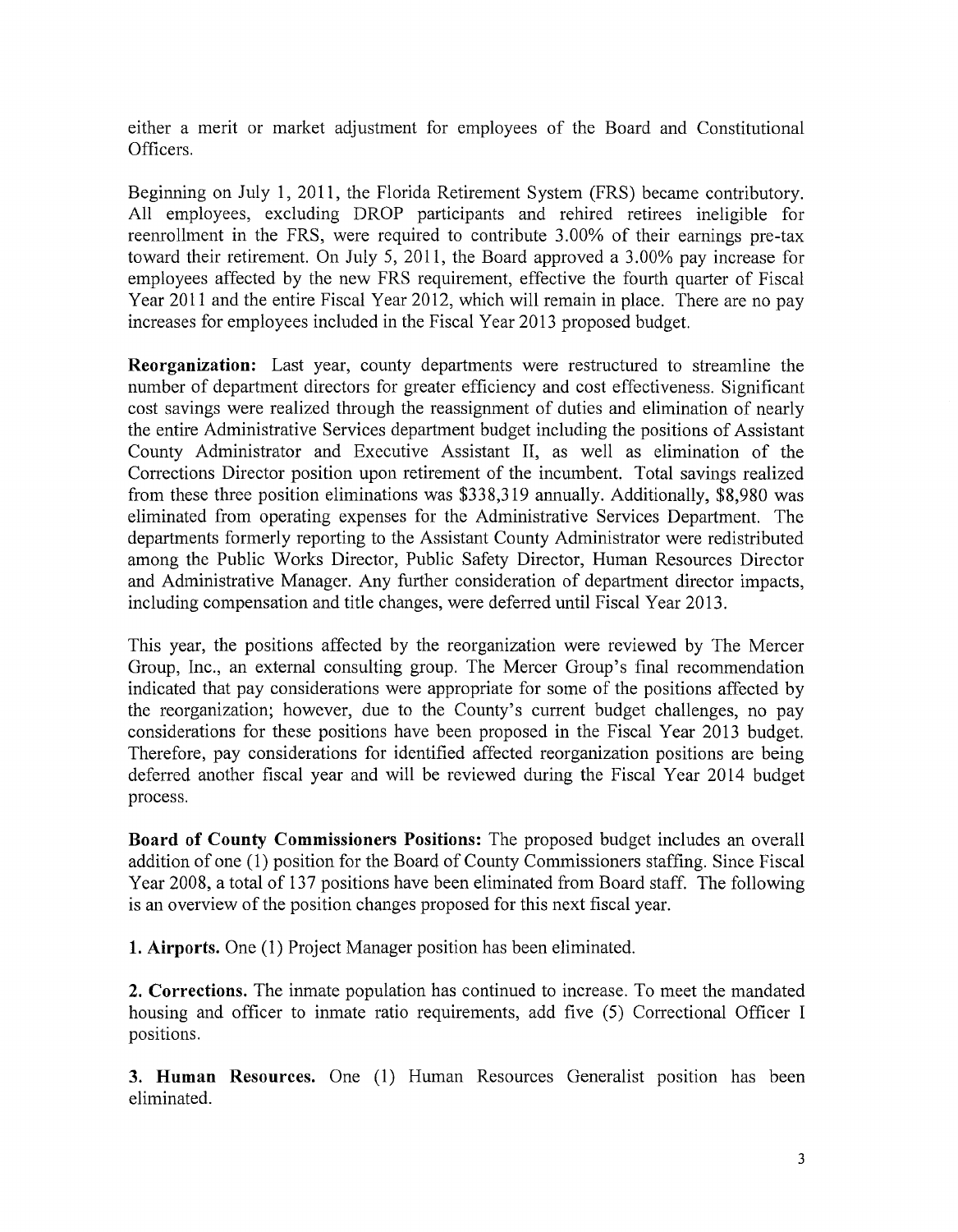**4. Public Works.** To more effectively cover the assigned maintenance area, add one (1) Light Equipment Operator in the Road Division. This addition is a result of splitting a higher level vacant position into two Light Equipment Operator positions and therefore will require no additional funding.

**5. Water & Sewer.** The following positions have been eliminated: One (1) Executive Assistant I, one (1) Customer Service Supervisor and one (1) Utilities GIS Analyst II, for an overall reduction of three (3) positions.

**Benefits.** The Group Health Insurance program costs will increase by 3% with Florida Blue keeping the present plans in place. The county will continue to provide a base plan while also making a buy-up plan available for those who wish to elect richer benefits. Pharmacy coverage will continue at the present \$15/\$50/\$80 co-pay program. Since October 2008, Okaloosa County has participated in a ProShare agreement with Florida Blue. This year the County received \$1,132,761.00 in premium refunds for a 3 year period. This ProShare rebate was used to suspend the \$40 per month employee contribution as part of the Fiscal Year 2012 budget and has been used to suspend the \$40 per month employee contribution as part of the proposed Fiscal Year 2013 budget. In addition, the 3% renewal increase to the County has been offset by the ProShare rebate as part of the proposed Fiscal Year 2013 budget. Employees with family coverage will experience a 3% increase in premiums.

As directed by the Board, proposals were solicited for dental, statutory life and long term disability benefits. On August 7, 2012, the Board approved transferring the dental insurance to United Concordia and the life and long term disability insurance to PRISM/Symetra. These changes resulted in approximately \$115 per employee annual savings for Okaloosa County.

For Fiscal Year 2013, the per employee cost for health, statutory life, dental and long term disability insurance benefits will increase from an actual cost of \$9,903 to \$10,070 with \$762 offset by the ProShare rebate (\$9,308 per year budgeted). In addition, approximately 13 3 BCC employees receive a stipend of \$100.00 per month because they are covered elsewhere and opt out of the county health insurance program. Historically, the budget included funding for 100% participation. The proposed Fiscal Year 2013 budget includes funding more closely in line with the actual participation rate of 85%.

The county's property, liability and workers compensation excess insurance coverage is expected to increase by 5% to 15%. Staff will work closely with brokers to negotiate a flat premium renewal with options that will allow Okaloosa County to continue its effective protected insurance program.

**Reserves:** The proposed General Fund budget provides reserves of \$3,090,265 as compared to \$2,684,137 provided in last year's budget. This establishes a reserve of 8.4% in the General Fund, excluding constitutional officer budget appropriations.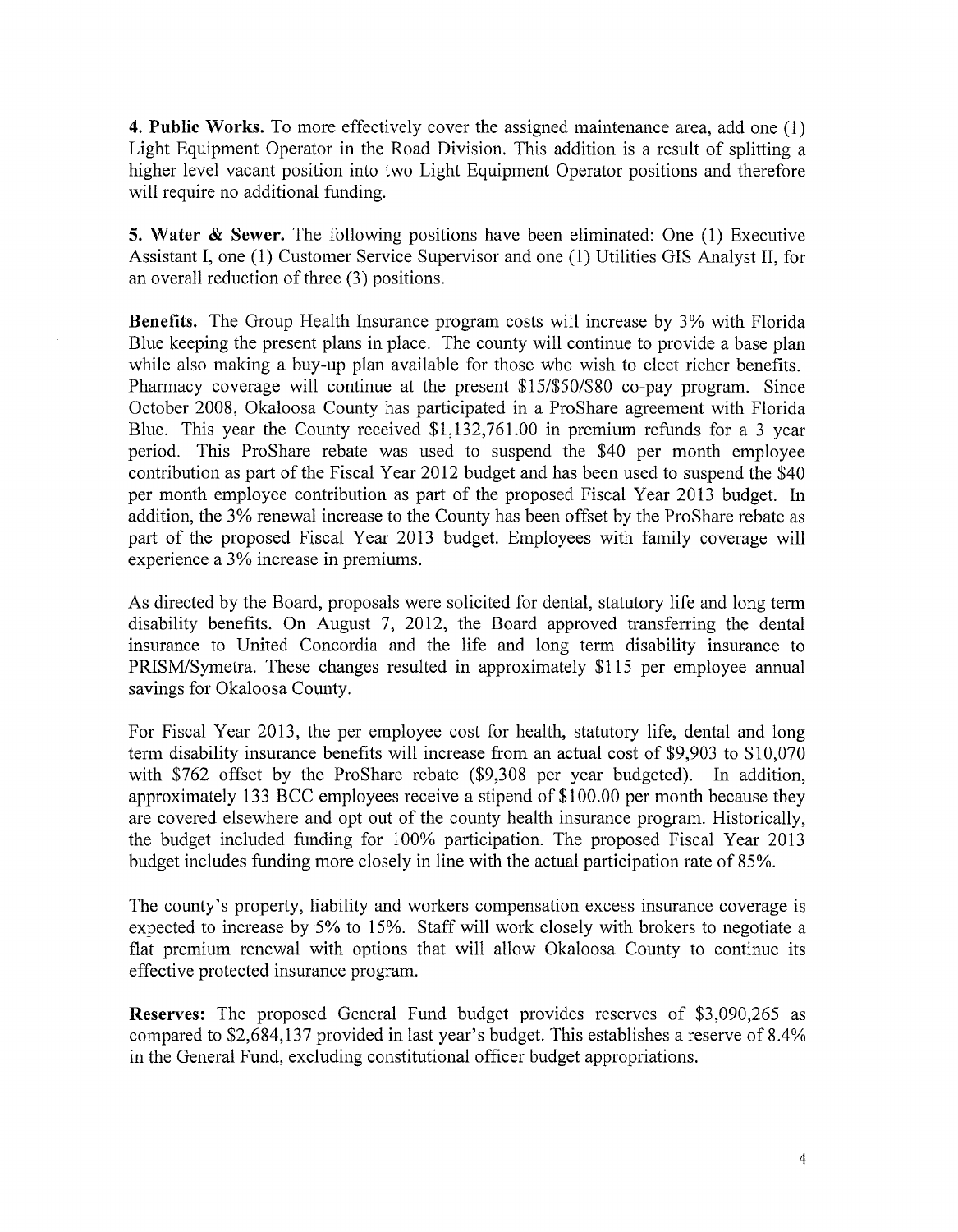**Capital Projects:** The Capital Outlay Construction Trust Fund includes several projects or reserves for future capital outlay this next year and includes "unrestricted" reserves in the Capital Outlay Judicial Department of \$2,650,000 and in the Capital Outlay Reserve Department of \$1,500,000.

**Shalimar Courthouse Annex.** Earlier this year the Board sought and obtained a judicial determination on the required uses at the Shalimar Courthouse Annex in order to ensure compliance with the facility's original reverter clause. Following the court's determination on the required uses an appeal was filed by the defendants that has resulted in the planned renovation project being delayed pending a final resolution. Assuming the court's decision is upheld sometime in calendar year 2013, the Board can immediately begin this project by securing the necessary funds by bank loan where the anticipated debt service on this project would be more than met in rent savings. The planned renovations include offices for the Board of County Commissioners, County Administrator, Supervisor of Elections, Sheriff Offices, Clerk of the Circuit Court offices court facilities, Property Appraiser and Tax Collector. The renovation project has a preliminary total estimate of \$6,000,000.

**Old Fort Walton Beach Hospital.** The work to create the operational space leased to Elder Services continues. The abatement portion of the project should be completed within the next 60-75 days. The abatement work was bid out as three phases with the abatement of the Elder Services' space being the base bid. The remodeling of the Elder Services leased space will be completed after the abatement and will take 90 additional days to complete. The roof of this facility is nearly 20 years old and is at the end of its useful life. Recent budget estimates to replace the entire roof suggest that the cost will be in the \$500,000 - \$750,000 range. The in-house cost of remodeling is currently about \$21 per square foot, not including asbestos or lead abatement. Planned uses for the facility include relocating the County's Information Systems, Traffic Management Center and Growth Management Departments and an additional 30,000 square feet of space for other county departments and constitutional offices that are currently in leased offices. The cost estimate to fully remodel this facility is estimated in the range of \$900,000 \$1,000,000. Staff will provide the Board additional information to determine a timetable and funding options for the full remodeling project during the budget workshops.

**Public Works/Stormwater.** The Stormwater Division continues to track and address stormwater issues. A 319 grant, for approximately \$700,000 with a \$300,000 match, has been received to begin work in the Gap Creek area. This required \$300,000 match will deplete the capital stormwater funds with the remaining balance in the Stormwater Division utilized to address catastrophic failures of aging infrastructure. Gas tax revenues will be utilized for stormwater improvements in Foxwood Phase 2 and Lighthouse Church Road. Utilization of gas tax funds for stormwater improvements is only permissible when combined with road way improvements. Performing work with gas tax funds will allow for some major stormwater improvements but are not a longterm solution for the need of a dedicated stormwater funding source. The Board has granted approval to amend the Stormwater Master Plan in an effort to develop a list of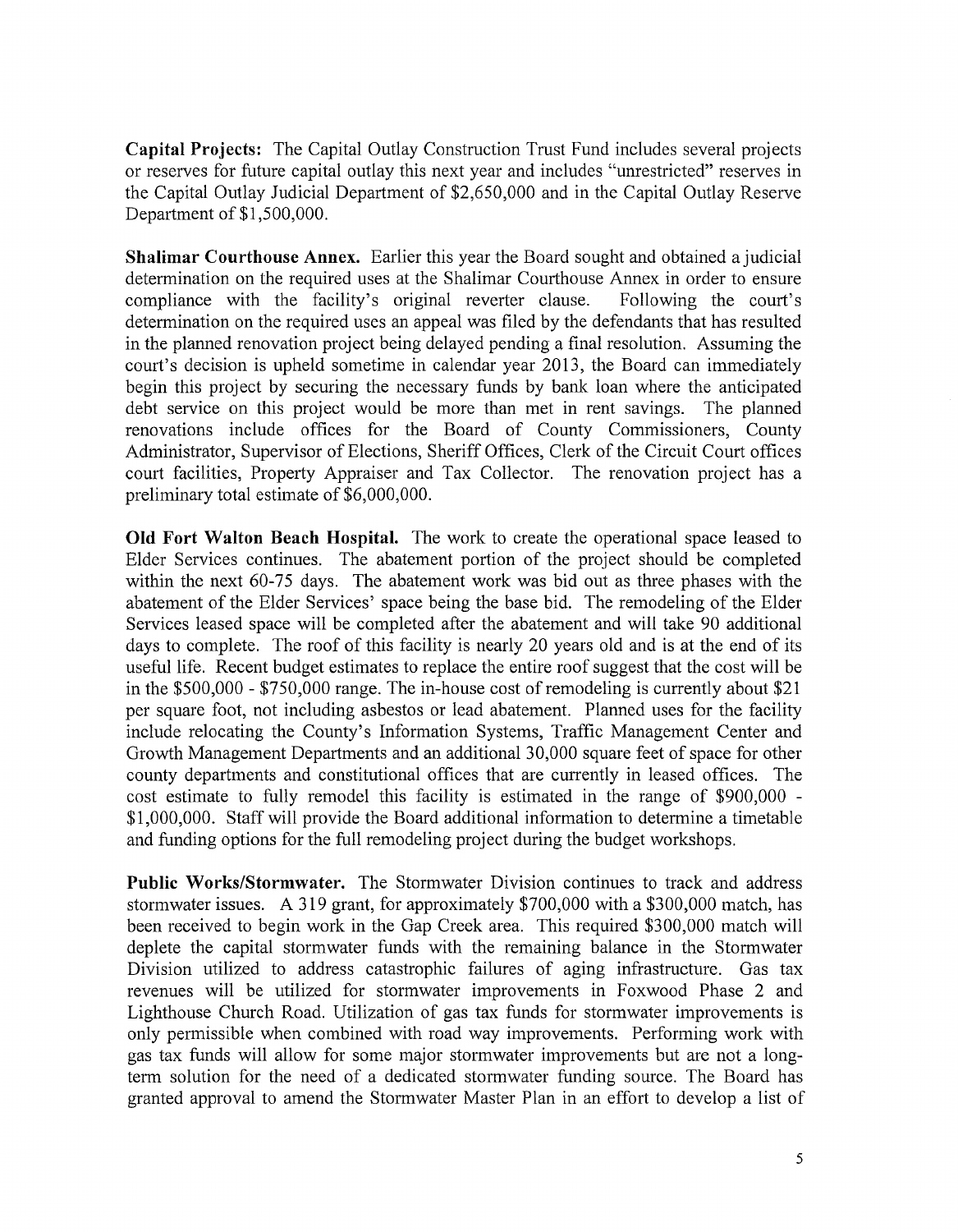stormwater capital projects that would possibly meet the criteria for State Revolving Fund loans. Compliance with the National Pollutant Discharge Elimination System (NPDES) permit continues to be a priority which is essential to avoid possible compliance penalties from the Environmental Protection Agency (EPA) and the Florida Department of Environmental Protection (FDEP).

**Solid Waste.** Okaloosa County provides solid waste collection and disposal services as well as recycling services to franchise areas located in unincorporated areas of the county. The Solid Waste Division, through its contractor Waste Management, successfully completed an enhanced recycling pilot in the unincorporated areas of Shalimar for approximately 2,300 homes. Garbage service was reduced to once a week while recycling service was upsized from an 18-gallon bin to a 96-gallon roll-cart. A proposal will be presented to the Board for expanding the enhanced recycling service throughout the franchise areas of the county. It is anticipated that this will result in increased revenues to the solid waste fund, a reduction in customer rates, and assist the County in meeting the State mandated recycling goal of 75% by the year 2020. The result was a significant decrease in the amount of garbage disposed of and a significant increase in the amount of recyclables generated at the curb.

The Solid Waste program includes management of environmental liabilities at three County Landfills; Wright, Baker and Niceville. Remediation modifications were solicited and acquired from the Florida Department of Environmental Protection for systems installed at Wright and Baker. These remediation modifications included infrastructure modifications that reduce the treatment footprint and allowed the County to withdraw from active remediation on off-site properties. A reduction in the monitoring requirements for all three landfills was negotiated in Fiscal Year 2012 which reduced monitoring expenses through Fiscal Year 2013. The Niceville Landfill Pilot Study is currently underway and the results of this effort will be analyzed and compiled in Fiscal Year 2013. Compliance with regulatory requirements will drive all landfill remediation efforts in Fiscal Year 2013 through a streamlined operation and maintenance schedule. Solid Waste staff will continue to pursue opportunities to reduce the cost of these environmental liabilities throughout Fiscal Year 2013.

**Public Works/Transportation.** Okaloosa County maintains 207 miles of dirt roads, 74 miles of cold mix base stabilized roads, 658 miles of paved roads, and 73 bridges and large box culverts. The County accepted approximately 3.28 miles of paved roads into the maintenance system in Fiscal Year 2012. Recent tax revenue projections indicate they continue to stabilize with the Constitutional Gas Tax (CGT-80%) contribution projected to be \$1,430,000 and Local Option Gas Tax (LOGT -3 of 6 cents) to be \$1,700,000. Resurfacing revenues will be \$100,000 LOGT and \$400,000 CGT funding. This revenue will make it possible in Fiscal Year 2013 to preserve/resurface 22+ miles of asphalt roads; continue the road striping program; convert (dirt to pave) Gilmore, Robinson and State Line Roads, and place asphalt millings on several additional roads in the northcentral area of the county. Additionally, we will begin design work on Phase II of the Foxwood subdivision drainage retrofit and resurfacing. Research also continues for possible solutions on Okaloosa Lane. For Fiscal Year 2013 the Bridge Section budgeted to convert one moderate length wooden bridge to concrete at a materials cost of \$200,000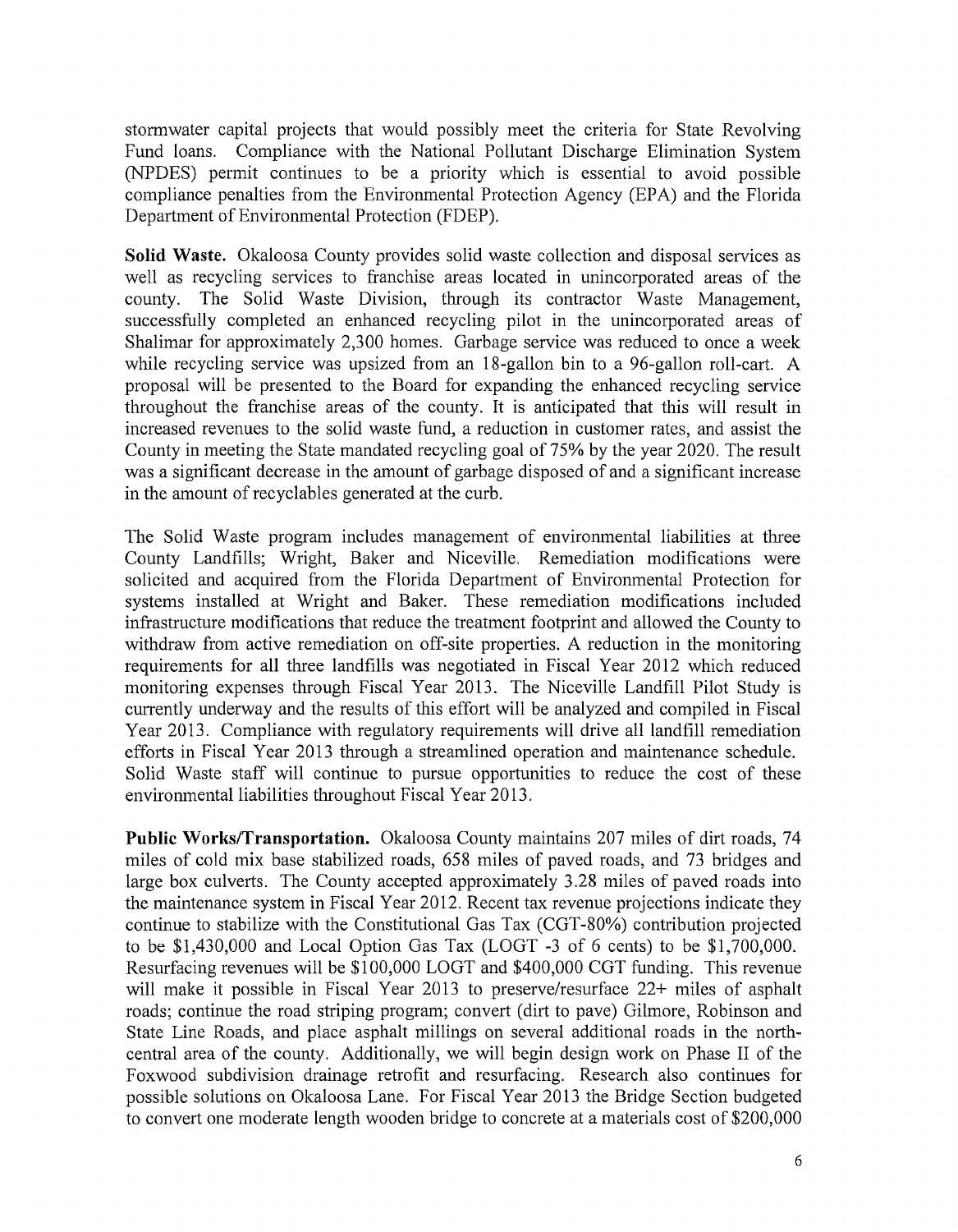to continue our 20-year program to convert all wood bridges to concrete. To reduce the burden on the General Fund, staff elected to move operational expenses related to Road Grader annual leases, road construction materials and sign materials totaling \$676,000 from the County Transportation Trust Fund to the Road and Bridge Construction Fund for Fiscal Year 2013.

**Parks.** The Parks Division is responsible for improving and maintaining 59 park properties in accordance with the Parks Master Plan. The implementation of the parks reservation system at Baker Park, Garden City Park, Shalimar Elementary Park, and Shalimar Port Dixie Park over the last year has provided additional access to park areas for more teams and organizations. The new reservation system allows groups and organizations to reserve fields that are not being utilized by the Associations. These fields are used for practice or games for a fee. The Parks Division continues to maintain a cost split between the Unincorporated (MSTU) Parks and the County Parks of 65% and 35% respectively. The proposed budget includes consideration to significantly shift funding from the General Fund to Tourist Development revenues to provide maintenance and repairs for identified "tourist destination" beach accessways and park facilities. Projects included in the proposed Fiscal Year 2013 budget include Marler Park pavilion repairs, Don and Susan Stillwell Park (Phase II, Garnier's Plant Site), and improvements at Wilderness Landing, Laurel Hill/Dorcas Path, Choctawmar Park, Woodlands Park, Baker Park irrigation well and piping, and Lake Silver pavilions.

Water & Sewer. Demolition of the old Garniers treatment plant is complete. Virtually all of the equipment and debris from the project was recycled with \$155,923 collected to offset demolition expenses. The project was delivered at \$450,000 under budget. Water & Sewer staff is working with Eglin AFB staff to prepare to implement the diversion of the flows from four existing wastewater plants to the new Arbennie Pritchett Water Reclamation Facility. Construction on the Duke Field portion is underway. In addition, staff is preparing to respond to an expected RFP from Eglin for the privatization of water distribution and wastewater collection systems.

The Main Island Lift Station has reached the end of its useful life and requires replacement at a total estimated cost of \$2,500,000. This is a classic aging infrastructure situation. Much of the construction will be performed in-house by OCWS forces. Construction is scheduled to begin in Fiscal Year 2013.

The City of Fort Walton Beach has approached the County about sharing costs for part of the construction of a new City sewer force main up to the County's Arbennie Pritchett WRF. An interlocal agreement will be presented to the respective bodies to implement this project. This is an opportunity to share costs for replacing the County's two very old 20" force mains which were converted from conveying treated effluent to conveying raw wastewater.

A new public water supply well (Del Cerro II) will be constructed near the intersection of Chestnut and Okaloosa Lane. Estimated cost is \$1,150,000 with construction scheduled to begin in Fiscal Year 2013.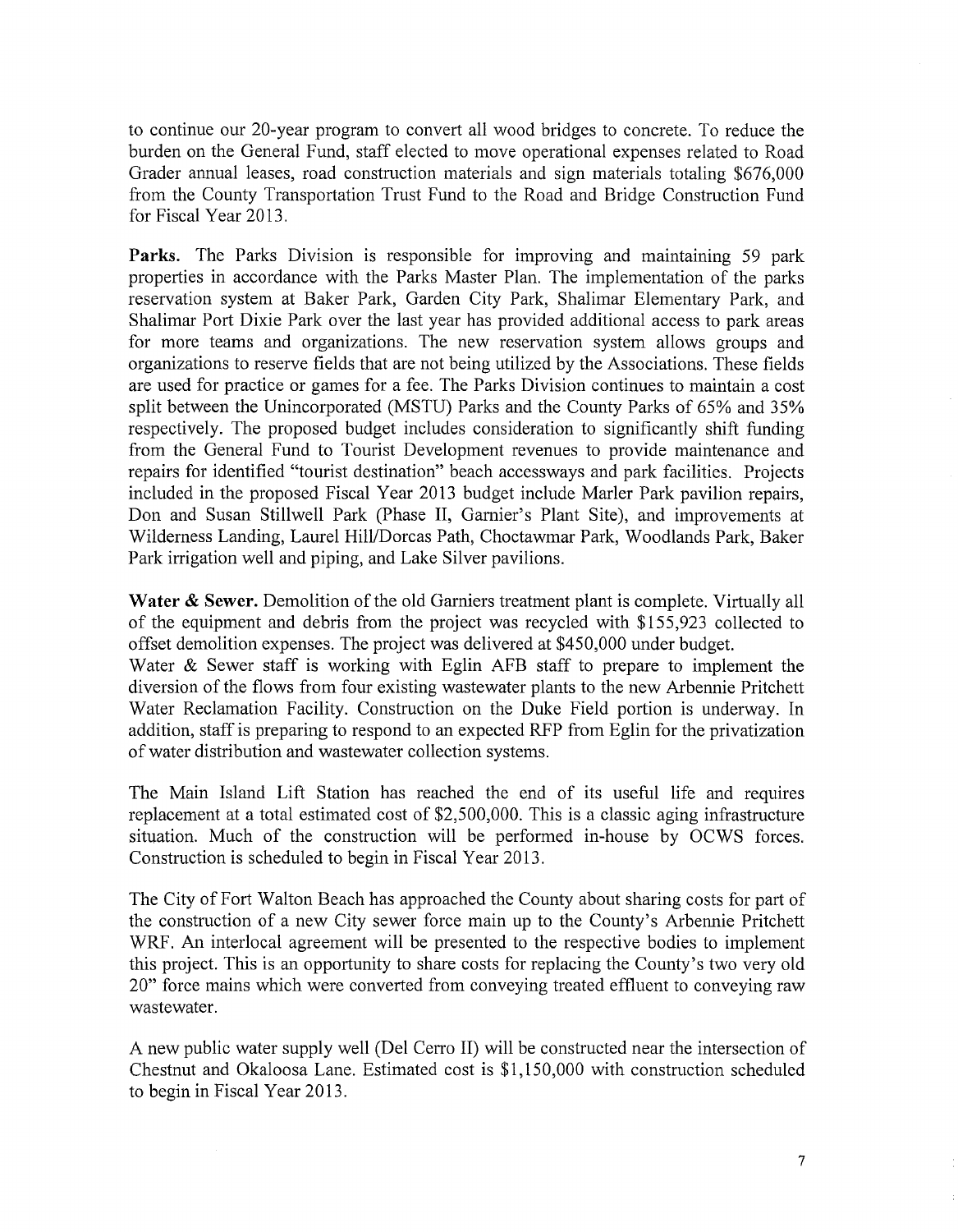In partnership with the US Army Corps of Engineers and NW Florida Water Management District, Water & Sewer staff is proceeding with analysis and evaluation of a strategy to implement plans for direct withdrawal from the Shoal River with an off-line storage reservoir. These planning activities are necessary to implement a long-term strategy of conjunctive use with existing groundwater resources in order to provide for sustainability of public water supply.

**Northwest Florida Regional Airport.** The Remote Overnight (RON) Apron at the Northwest Florida Regional Airport was completed in 2010 for the purpose of providing overnight parking of aircraft adjacent to the Cargo/Maintenance Facility. In an effort to provide lighting and Auxiliary Power Unit (APU) receptacles for aircraft utilizing this apron, this project will include the design and preparation of bidding documents to install high mast lights and APU receptacles along the east edge of the apron. The estimated construction is approximately \$368,000 to be funded from Passenger Facility Charges (PFC's).

Eglin's current response time for aircraft emergencies does not meet the FAA requirement for commercial aviation. Eglin has proposed an ARFF facility on the airfield to meet the need. The estimated cost is about \$3,000,000 with FAA participation of \$2,700,000 from the Military Airport Program, State and Local funding with local funds from PFC's.

The Airport Police Station project at the Northwest Florida Regional Airport is proposed to include a two-story 2,200 square-foot police station located adjacent to the baggage screening area and southwest of the TSA security check and will be accessible through the existing terminal. The first floor will include public access, criminal processing/holding, and locker rooms and the second floor will include office space. The building will be designed to withstand a category 5 hurricane. The estimated design is approximately \$67,000 and construction is approximately \$595,000. PFC funding is anticipated.

**Bob Sikes Airport.** The existing 8,000 ft by 50 ft asphalt taxiway at Bob Sikes Airport is more than 20 years old and is exhibiting signs of deterioration. This project will rehabilitate the existing pavement and widen areas to 75 feet for taxiways serving the anticipated larger aircraft per FAA design standards. Construction will provide an aircraft holding area on the south end of the taxiway, construct storm water improvements, and relocate the existing taxiway edge lights and airfield guidance signs. The estimated construction is approximately \$11,470,048. Construction continues in Fiscal Year 2013 from Fiscal Year 2012.

**Destin Airport.** The project consists of providing all labor, materials and other means of construction necessary for the rehabilitation of Runway 14-32 and paved overruns. Construction includes variable depth pavement milling and P-401 asphalt overlay, removal of the existing runway edge lighting system, installation of new runway edge lighting system to include lights, signs, base cans, conduit and cable. The project also includes topsoil shoulder adjustment, sod placement, and pavement marking. The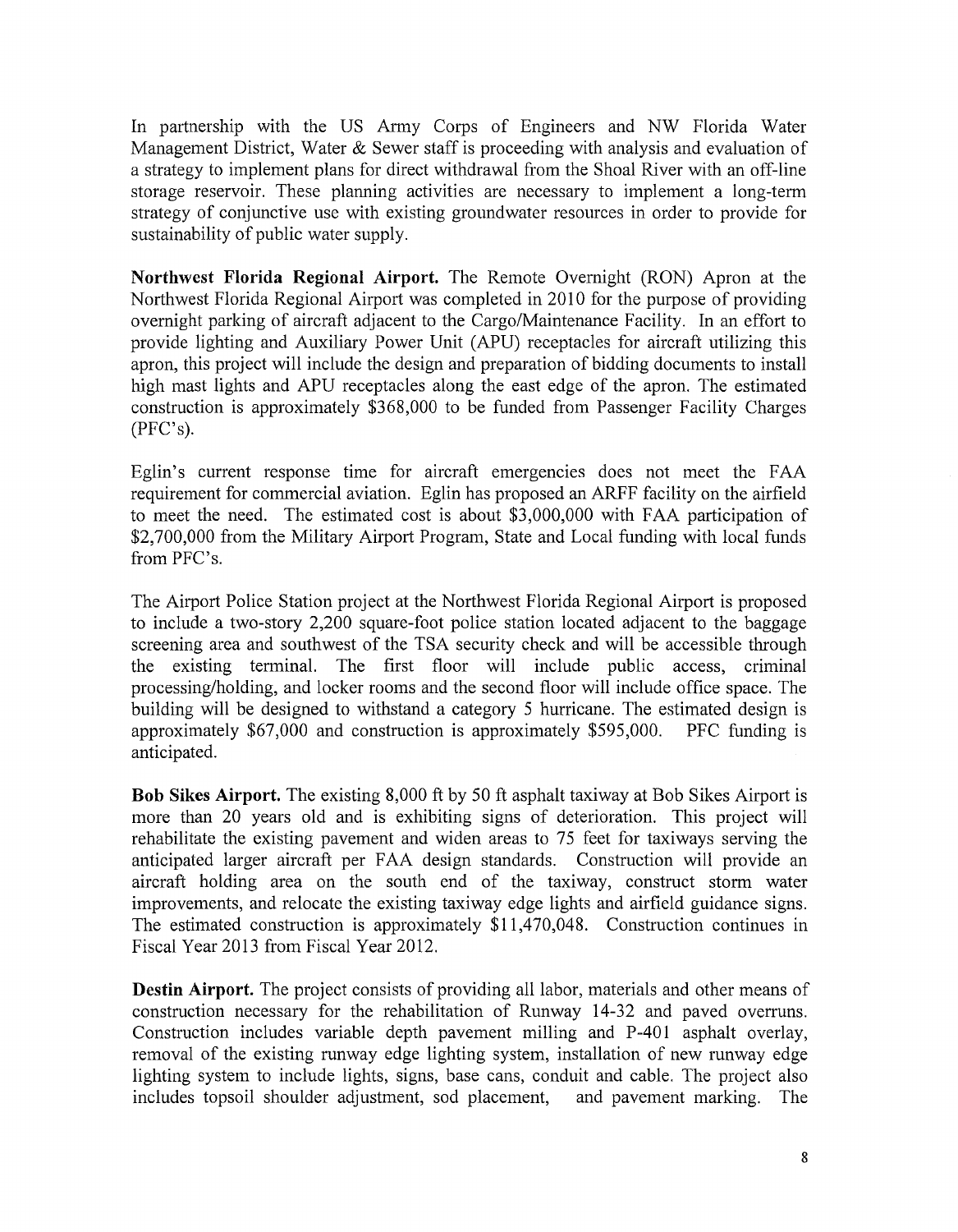estimated construction cost is approximately \$3,200,000. The Airport share will be from PFC's.

**TDC/Beach Restoration.** Okaloosa County has been successful in obtaining joint coastal permits for beach restoration projects for Okaloosa Island and Western Destin. Additionally, the County prevailed in multiple legal challenges to the issuance of these permits as well as a legal challenge to the funding for these projects. The Board realized the importance of these permits but voted not to construct the Okaloosa Island project at the current time. The joint coastal permits are valid for 5 years and are potentially renewable. The Board did vote to fund the Western Destin project that is slated for construction in the next 8-9 months. Through an interlocal agreement between Okaloosa County and the City of Destin, the County will fund this beach restoration project along approximately 1.15 miles of beach in Western Destin. The funding for this project will come from the 1<sup>st</sup> cent of the Tourist Development Tax and the beach restoration MSBU. The Western Destin project area is designated as "critically eroded" by the state. Restoration of this beach will provide storm damage reduction and recreational benefits to all county citizens.

In lieu of a complete restoration project on Okaloosa Island, a proposed beach project for the Island would include a 3.1 mile dune enhancement project with a construction cost not to exceed \$1,000.000. Fifty percent of the funding for the construction will come from the 1<sup>st</sup> cent of the Tourist Development Tax and fifty percent will come from FDEP grant H50Kl. This project will help stabilize the fragile dune system providing protection for upland infrastructure as well as enhancing the local ecosystem.

## **Miscellaneous Issues:**

**1. Fleet Operations.** Fiscal Year 2013 will be the sixth consecutive year with the county's General Fund fleet having no significant replacement of equipment and vehicles. Currently there are 74 vehicles, including twelve ambulances, within the fleet ranging from 150,000 to 335,000 miles. Lack of timely replacements has resulted in a drop in reliability and an increased frequency of repairs, many of which are major. The Board's most urgent fleet needs are the replacement of ambulances, dump trucks, work trucks and specialized pieces of heavy equipment. The Fiscal Year 2013 General Fund departments include replacement of only two ambulances. **An additional briefing document has been attached to this letter to provide further details on the status of the county's fleet and related equipment.** 

**2. Department of Corrections.** Declining inmate population at the county jail in recent years has not only allowed the county to place on hold a previously planned addition to the facility, but has also afforded the closure of existing housing units. The closing of the housing units provided for staffing reductions in both Fiscal Years 2011 and Fiscal Year 2012. Recent population trends have been reversing and a growing inmate population may soon require reactivation of housing units and the augmenting of existing staffing. The additional of five new correctional officer positions has been included in the proposed budget and will allow the Department of Corrections to reopen a 78-bed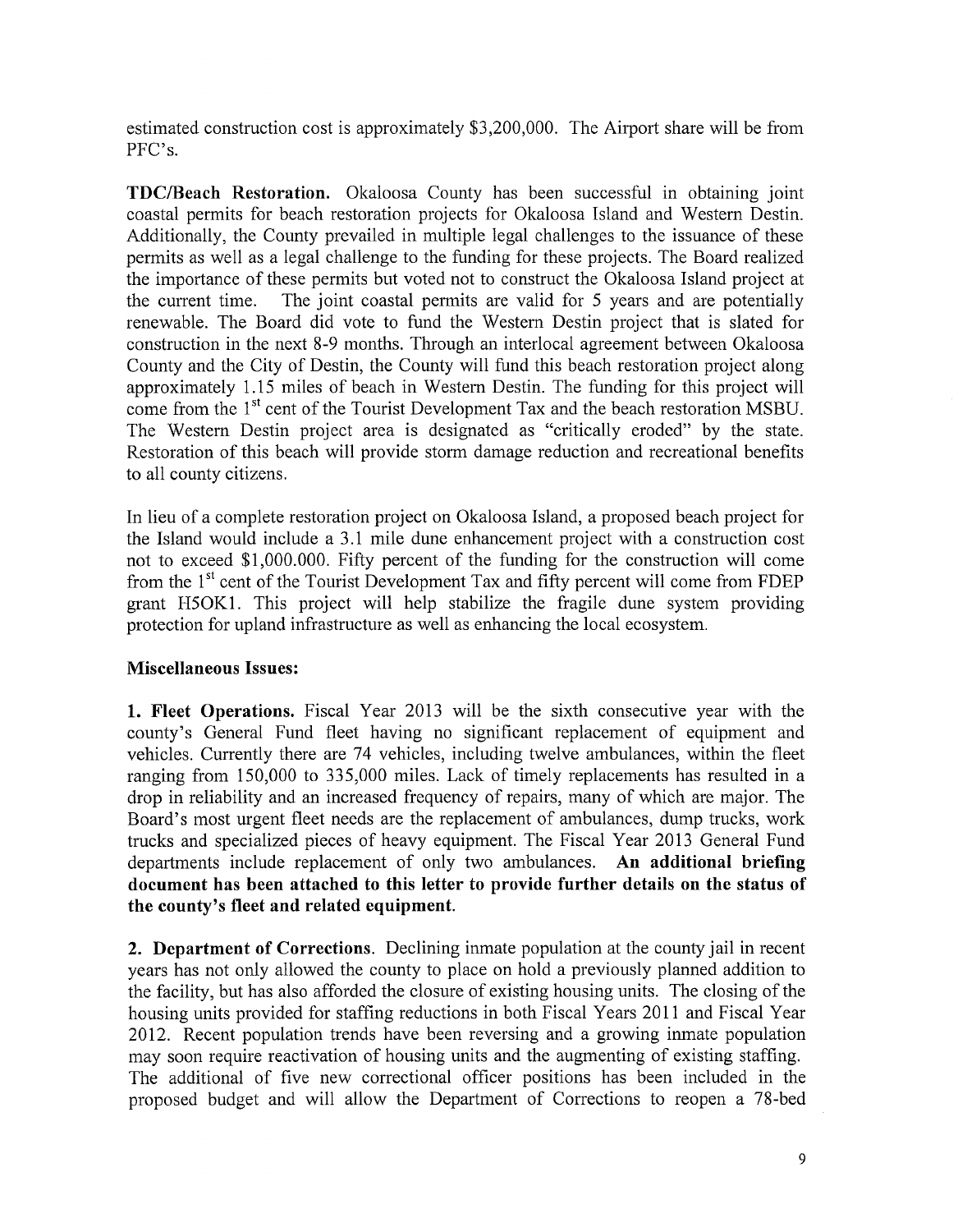housing unit at a net cost of \$217,655.87. **An additional briefing document has been attached to this letter to provide further details on the status of the county jail's population trends and housing unit staffing requirements.** 

**3. Information Systems/Computers & File Servers.** Systems and Networks manage more than 600 computers for departments of the Board. Over 360 computers are five years or older and need to be replaced. To be on a five-year rotation of replacement it is necessary to purchase 125 computers each year at an estimated \$90,000. Additionally, Systems and Networks also manage over 85 servers that provide applications and data to departments and offices. These servers are the core of County operations and 51 of them are over five years old and need to be replaced before rendering departments without the technical resources to accomplish their missions. Regular computer and server replacements has not been funded for several years so \$100,000 has been included in the proposed budget to begin a limited replacement cycle for computers and servers. **An additional briefing document has been attached to this letter to provide further details on the status of the county's hardware, software and network resources.** 

**4. Reductions to Social Services/Museums/Libraries & other agencies.** Consistent with the declining revenues and the prioritization of services, funding to these agencies has been reduced annually for the past several year. Due to the condition of the General Fund, funding has been reduced to one half the current funding in the proposed budget to Head Start, Day Care Services, Shelter House, Baker Block Museum, Destin Fishing Museum, the Heritage Museum and Elder Services. Additionally, the proposed budget includes a 4.00% reduction to Economic Development Council (EDC), Bridgeway Baker Act Services and the Crisis Stabilization Unit, the Soil Conservation District, the Library Cooperative and the Child Protection Team. The Okaloosa Island Fire District's funding was reduced consistent with the reduction in property values at 2.00%.

**5. Okaloosa County Transit** The Transit budget proposed for Fiscal Year 2013 does not include any funding for the two Crestview fixed routes or the express route (Crestview/Fort Walton Connector), but does maintain funding for the four Fort Walton Beach routes, route 20 (Santa Rosa Blvd) and the three tourism routes. The Fort Walton routes are to be paid with a combination of FTA and Board funds, Route 20 with FTA funds, while the three tourism routes are to be paid using FDOT corridor funds which can only be used on the US 98 corridor with no local match required. Paratransit services will remain in place, though it is anticipated that demand will increase due to the loss of fixed routes, and it is extremely likely that non-essential trips will be denied. The continued reduction of the general fund contribution will result in a faster drawdown of the other revenue (including most importantly FTA funds) which will affect transit planning in future years, beginning with Fiscal Year 2013.

**6. Community Redevelopment Agencies (CRAs).** The county has five Community Redevelopment Agencies in four cities (Destin (2), Crestview, Cinco Bayou and Fort Walton Beach). The total funding for the next Fiscal Year is anticipated to be \$1,134,404.